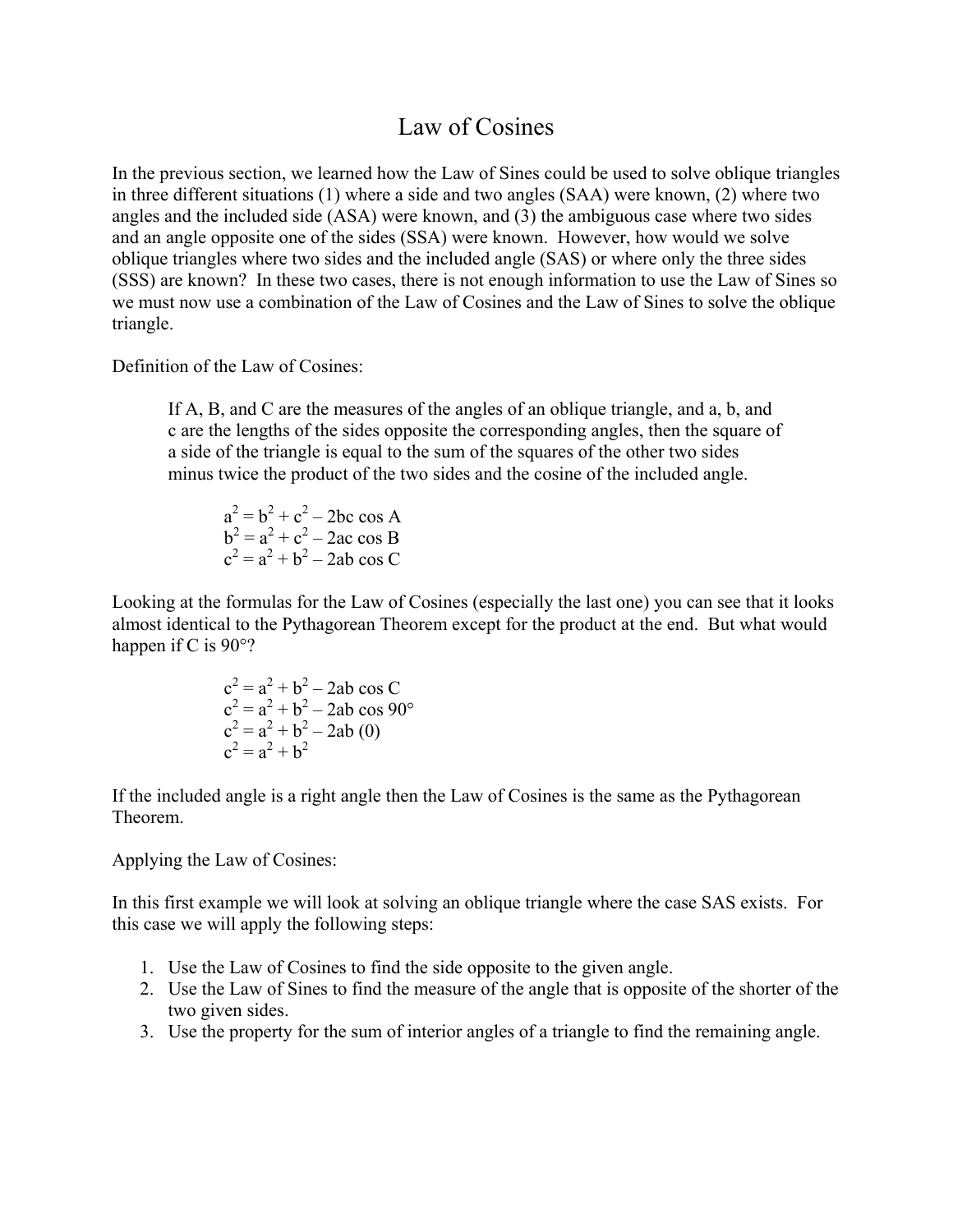**Example 1:** Solve the given triangle rounding the lengths of the sides and the angle measures to the nearest tenth.



Solution:

Find b

$$
b2 = a2 + c2 - 2ac cos B
$$
  
\n
$$
b2 = (16)2 + (7)2 - 2(16)(7) cos 95°
$$
  
\n
$$
b2 = 256 + 49 - 224 cos 95°
$$
  
\n
$$
b2 \approx 305 + 19.5
$$
  
\n
$$
b2 \approx 324.5
$$
  
\n
$$
b \approx 18.0 \text{ feet}
$$

Find  $\angle C$  (the angle opposite the shorter known side)

$$
\frac{c}{\sin C} = \frac{b}{\sin B}
$$
  

$$
\frac{7}{\sin C} \approx \frac{18}{\sin 95^\circ}
$$
  

$$
18 \sin C \approx 7 \sin 95^\circ
$$
  

$$
\sin C \approx \frac{7 \sin 95^\circ}{18}
$$
  

$$
C \approx 67.2^\circ
$$

Find  $\angle A$ 

$$
\angle A + \angle B + \angle C = 180^{\circ}
$$
  
\n
$$
\angle A + 95^{\circ} + 67.2^{\circ} \approx 180^{\circ}
$$
  
\n
$$
\angle A \approx 180^{\circ} - 162.2^{\circ}
$$
  
\n
$$
\angle A \approx 17.8^{\circ}
$$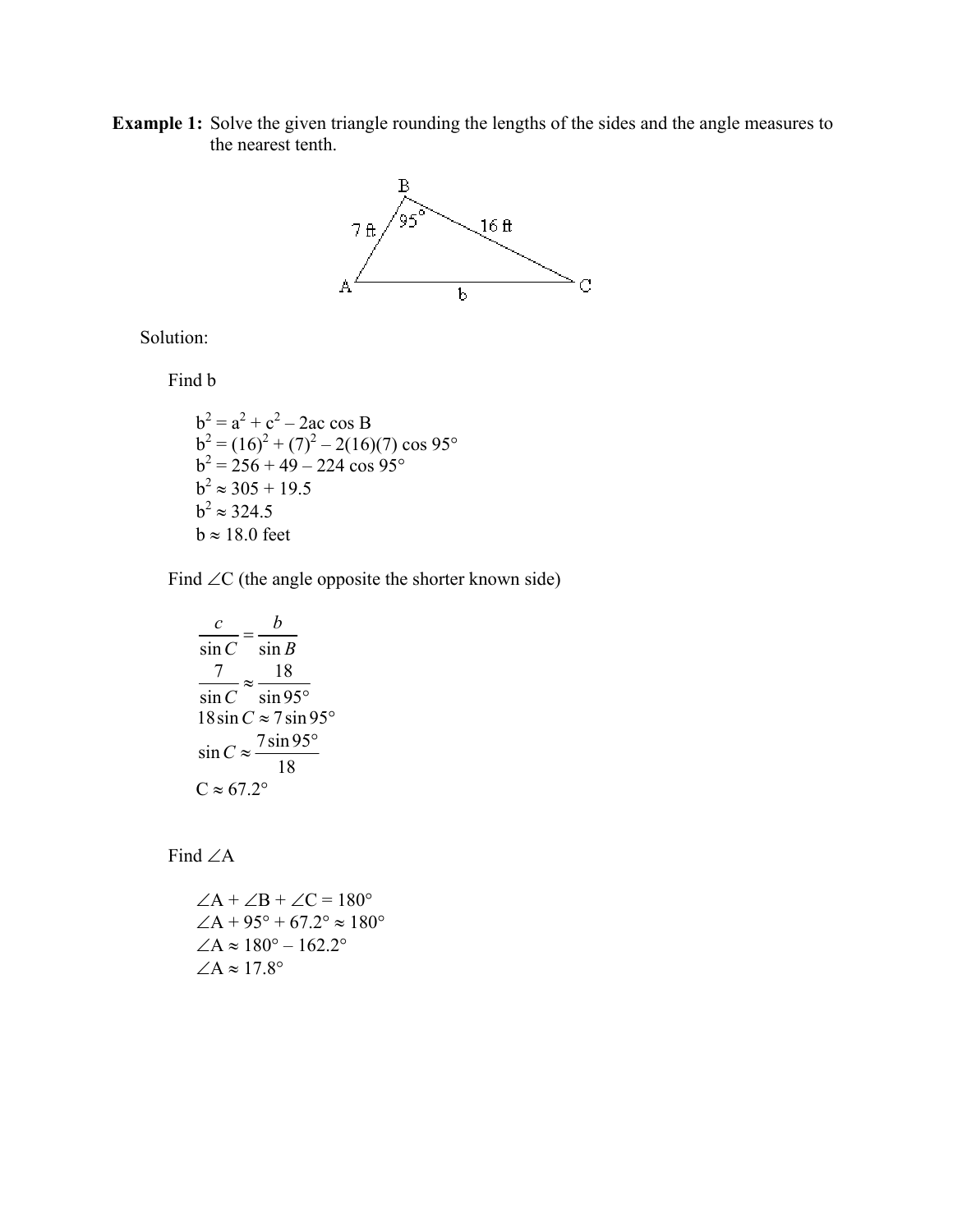In the next example we will look at solving an oblique triangle where the case SSS exists. For this case we will apply the following steps:

- 1. Use the Law of Cosines to find measure of the angle opposite of the longest side.
- 2. Use the Law of Sines to find the measure of one of the other two angles.
- 3. Use the property for the sum of interior angles of a triangle to find the remaining angle.

**Example 2:** Solve the given triangle rounding the lengths of the sides and the angle measures to the nearest tenth.



Solution:

Find  $\angle C$  (the angle opposite the longest side)

 $c^2 = a^2 + b^2 - 2ab \cos C$  $(41)^{2} = (23)^{2} + (29)^{2} - 2(23)(29) \cos C$  $1681 = 529 + 841 - 1334 \cos C$ 1334 cos C =  $1370 - 1681$ 1334  $\cos C = -311$  $\cos C \approx -0.2331$  $C \approx 103.5^\circ$ 

Find ∠A

$$
\frac{a}{\sin A} = \frac{c}{\sin C}
$$
  

$$
\frac{23}{\sin A} \approx \frac{41}{\sin 103.5^{\circ}}
$$
  

$$
41 \sin A \approx 23 \sin 103.5^{\circ}
$$
  

$$
\sin A \approx \frac{23 \sin 103.5^{\circ}}{41}
$$
  
A  $\approx 33.1^{\circ}$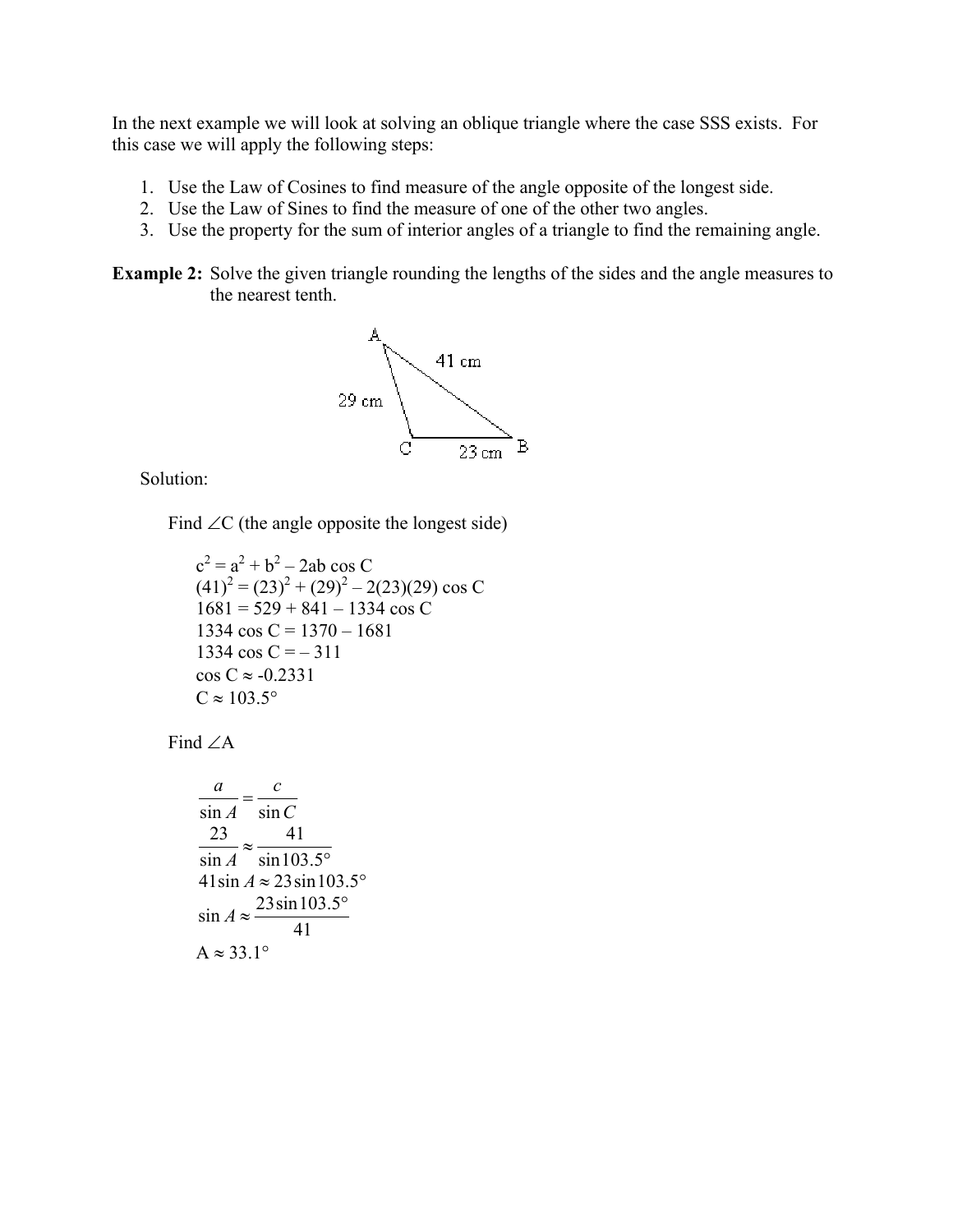## **Example 2 (Continued):**

Find ∠B

 $\angle A + \angle B + \angle C = 180^\circ$  $33.1^\circ + \angle B + 103.5^\circ \approx 180^\circ$  $∠B \approx 180^\circ - 136.6^\circ$  $\angle B \approx 43.4^\circ$ 

Applying the Law of Cosines in a real world application:

**Example 3:** Two cars leave a city at the same time and travel along straight highways that differ in direction by 80. One car averages 60 miles per hour and the other averages 50 miles per hour. How far apart will the cars be after 90 minutes? Round the answer to the nearest tenth of a mile.

Solution:

Determine how far each car has traveled during the 90 minutes

 $d_1$  = distance of car 1  $d_2$  = distance of car 2  $r_1$  = rate of car  $1 = 60$  mph  $r_2$  = rate of car 2 = 50 mph  $t =$  time traveled = 90 minutes = 1.5 hours

| $d_1 = r_1 * t$              | $d_2 = r_2 * t$              |
|------------------------------|------------------------------|
| $d_1$ = (60 mph) * (1.5 hrs) | $d_2$ = (50 mph) * (1.5 hrs) |
| $d_1 = 90$ mi                | $d_2 = 75$ mi                |

Draw diagram of situation



Identify the case for this problem

This problem involves the SAS case